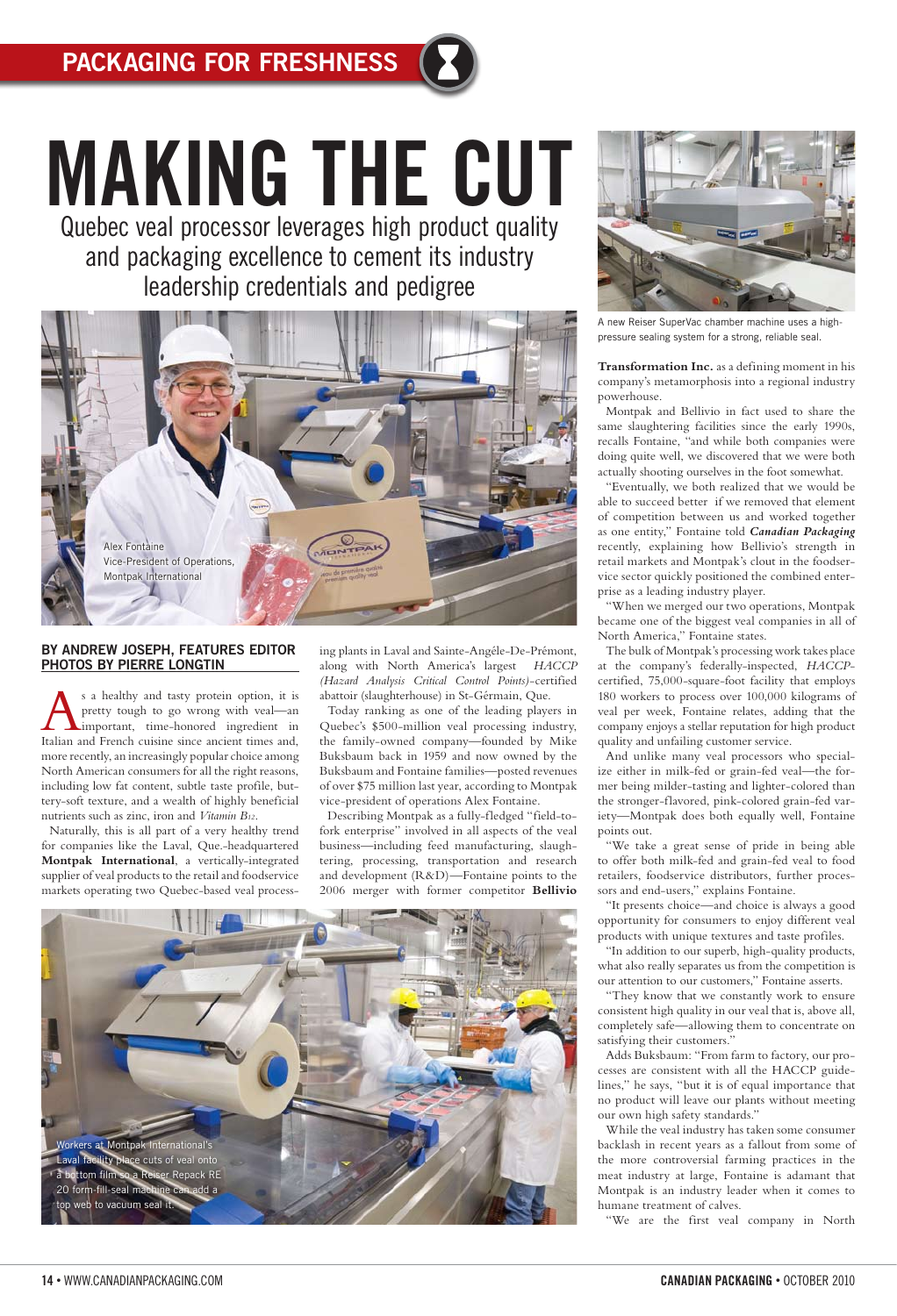America to be awarded the 'Humane Certification' by the American Humane Association for our NaturReserve Certified Grain-fed Veal program," Fontaine states, citing Montpak's use of the production monitoring services of **Agri-Traceabilitié Québec** to identify each animal's origins and movement throughout its integrated supply chain—ensuring strict health surveillance from farm to slaughterhouse in order to safeguard the health of the herd, as well as the consumers.

Retailing at most major retail chains throughout Canada and the U.S., Montpak's products comprise three main popular brand families, including:

"By investing in superior packaging technology, we ensure our products are safe, convenient and appealing to today's consumer," says Fontaine noting

• *International Selections*—fully-cooked entrées like its *Veal Roll* and *Veal Parmigiana*;

• *Veal Perfections*—a line of portion-aged veal products like *Veal Tournedos*;

• *Veal Inspirations*—cooked and raw value-added line featuring further-processed products such as stuffed *Veal Scaloppini*.

"But it is not enough to simply produce the best quality meat and leave it at that," Fontaine states. "We have to make sure that high quality is maintained until it is delivered to the consumer.

the Laval plant continuously invests in high-performance packaging machinery and equipment.

This willingness to invest is wellsupported by the recent purchases of a **Reiser** *Repak RE 20* form-fill-seal machine; a Reiser **SuperVac** automatic belt vacuum chamber packaging machine; and a *Cryovac Old Rivers 8600E* vacuum-packing machine from **Sealed Air Corporation**.

Supplied through Reiser's Burlington, Ont.-based **Reiser Canada** subsidiary, the *Repak RE 20* machine is a stainless-steel, washdown-ready, horizontal form/fill/seal (H/F/F/S) system used by Montpak to seal in the fresh cuts of veal in vacuum packaging, as well as vacuum skin packages and plastic packages with formed top webs.

Capable of handling film widths of up to 460 millimeters—and maximum cutoff length of 600-mm with maximum drawing depth of 120-mm the *RE 20* is designed for maximum production flexibility, according to Reiser, with its modular design facilitating easy washdowns.

Equipped with the *SYS* drive-speed control and a touchscreen control system from **Omron Electronics LLC**, the *RE 20* also features a self-diagnostic system for fault finding, along with easy access for cleaning and maintenance.

"It's been a wonderful machine for us," extols Fontaine, "providing our meats with a clear, sharp package that protects the product for the customer, while still presenting it in a beautiful manner.

"Also, the vacuum-pack seal it provides for our product is of excellent quality." Fontaine says he is also fond of Reiser's *SuperVac* chamber packaging machine, which features a double bioactive high-pressure sealing system whereby heat and pressure are applied from above and below the film to produce two very secure seals. For its part, the plant's new *Cryovac Old Rivers 8600E* octopus-style vacuum packing rotary chamber machine from Sealed Air produces a nice, skin-



OCTOBER 2010 **• CANADIAN PACKAGING**

## **Packaging For Freshness**





*Continues on page 16*







# Innovative packaging solutions in every shape and size.

At Reiser, we offer a variety of packaging solutions designed for all types of food products and applications. From Repak form/fill/seal machines to to Supervac vacuum chamber equipment to Ross modified atmosphere tray sealers, Reiser is the one source for all your packaging needs. Join other satisfied customers that trust Reiser to deliver the perfect solution. For more information, call Reiser at **(905) 631-6611.**

**A** Repak



1549 Yorkton Court, Unit #4 Burlington, Ontario L7P 5B7 Telephone: (905) 631-6611 www.reiser.com